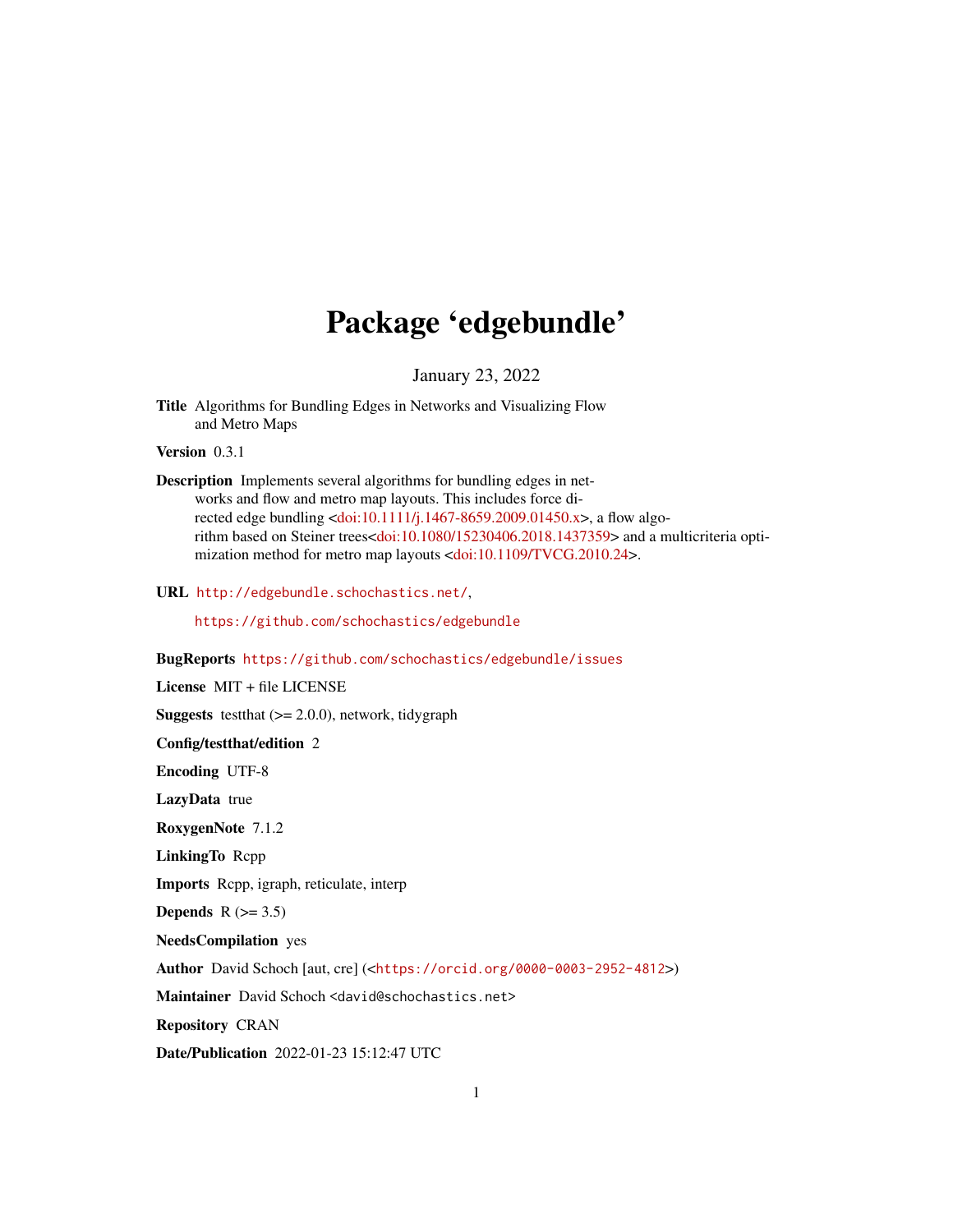# <span id="page-1-0"></span>R topics documented:

|  | $\overline{\phantom{a}}$ |
|--|--------------------------|
|  |                          |
|  |                          |
|  |                          |
|  |                          |
|  |                          |
|  |                          |
|  |                          |
|  |                          |
|  |                          |
|  |                          |
|  |                          |
|  |                          |

### **Index** [15](#page-14-0)

cali2010 *Migration from California in 2010*

# Description

A dataset containing the number of people who migrated from California to other US states

### Usage

cali2010

# Format

igraph object

# Source

[https://www.census.gov/data/tables/time-series/demo/geographic-mobility/state-t](https://www.census.gov/data/tables/time-series/demo/geographic-mobility/state-to-state-migration.html)o-state-migration. [html](https://www.census.gov/data/tables/time-series/demo/geographic-mobility/state-to-state-migration.html)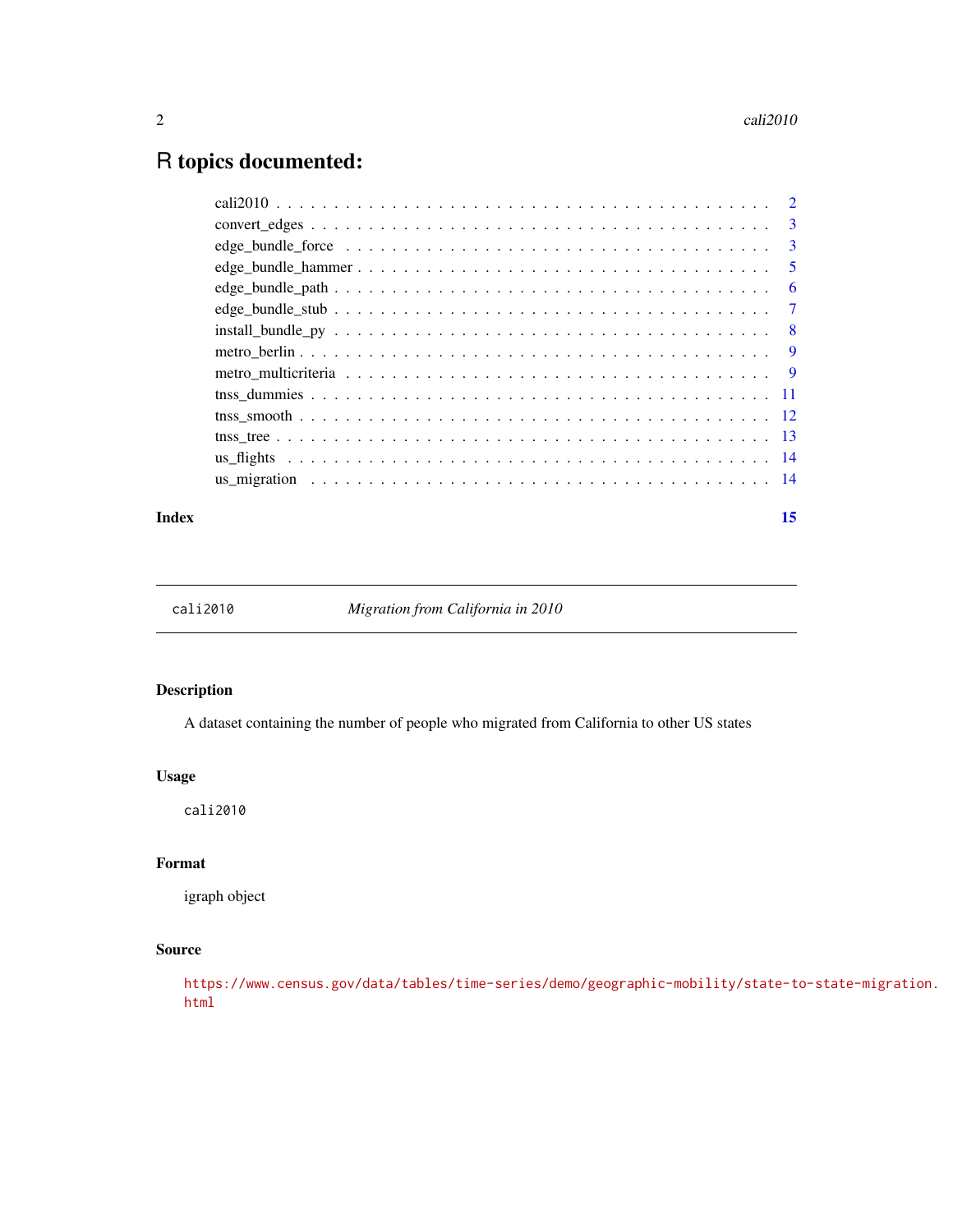<span id="page-2-0"></span>convert\_edges *Convert edges*

# Description

converts edges of an igraph/network/tidygraph object into format useable for edge bundling

### Usage

```
convert_edges(object, coords)
## Default S3 method:
convert_edges(object, coords)
## S3 method for class 'igraph'
convert_edges(object, coords)
## S3 method for class 'network'
convert_edges(object, coords)
## S3 method for class 'tbl_graph'
convert_edges(object, coords)
```
# Arguments

| object | graph object            |
|--------|-------------------------|
| coords | coordinates of vertices |

### Value

data frame of edges with coordinates

# Author(s)

David Schoch

<span id="page-2-1"></span>edge\_bundle\_force *force directed edge bundling*

# Description

Implements the classic edge bundling by Holten.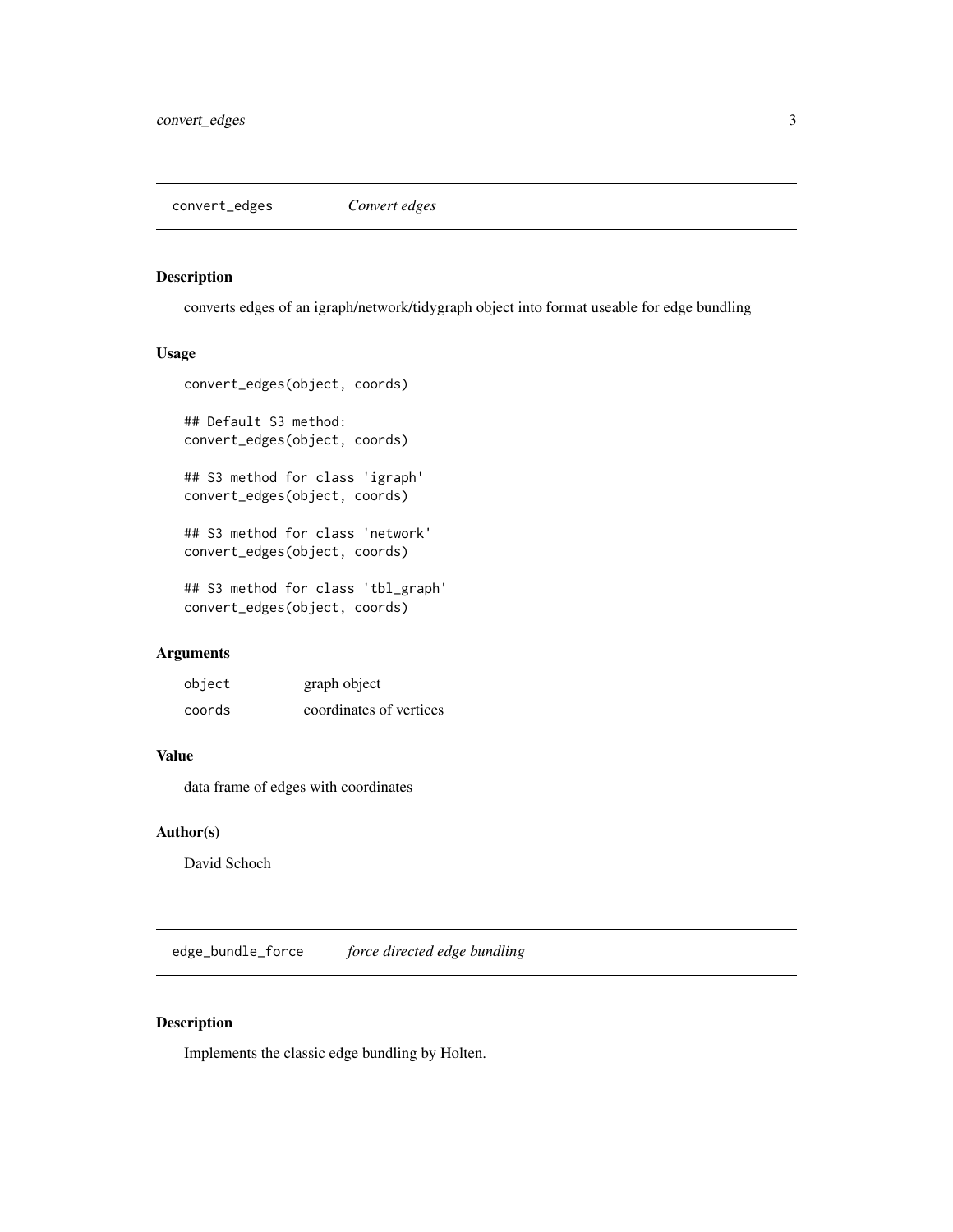# Usage

```
edge_bundle_force(
  object,
  xy,
  K = 1,
  C = 6,
  P = 1,S = 0.04,
  P_{\text{rate}} = 2,
  I = 50,
  I_rate = 2/3,
  compatibility_threshold = 0.6,
  eps = 1e-08
\mathcal{L}
```
# Arguments

| object                  | a graph object (igraph/network/tbl_graph)          |  |
|-------------------------|----------------------------------------------------|--|
| хy                      | coordinates of vertices                            |  |
| К                       | spring constant                                    |  |
| C                       | number of iteration cycles                         |  |
| P                       | number of initial edge divisions                   |  |
| S                       | initial step size                                  |  |
| P rate                  | rate of edge divisions                             |  |
| Т                       | number of initial iterations                       |  |
| I_rate                  | rate of iteration decrease per cycle               |  |
| compatibility_threshold |                                                    |  |
|                         | threshold for when edges are considered compatible |  |
| eps                     | accuracy                                           |  |

# Details

This is a re-implementation of https://github.com/upphiminn/d3.ForceBundle. Force directed edge bundling is slow  $(O(E^2))$ .

see [online](https://github.com/schochastics/edgebundle) for plotting tips

# Value

data.frame containing the bundled edges

# Author(s)

David Schoch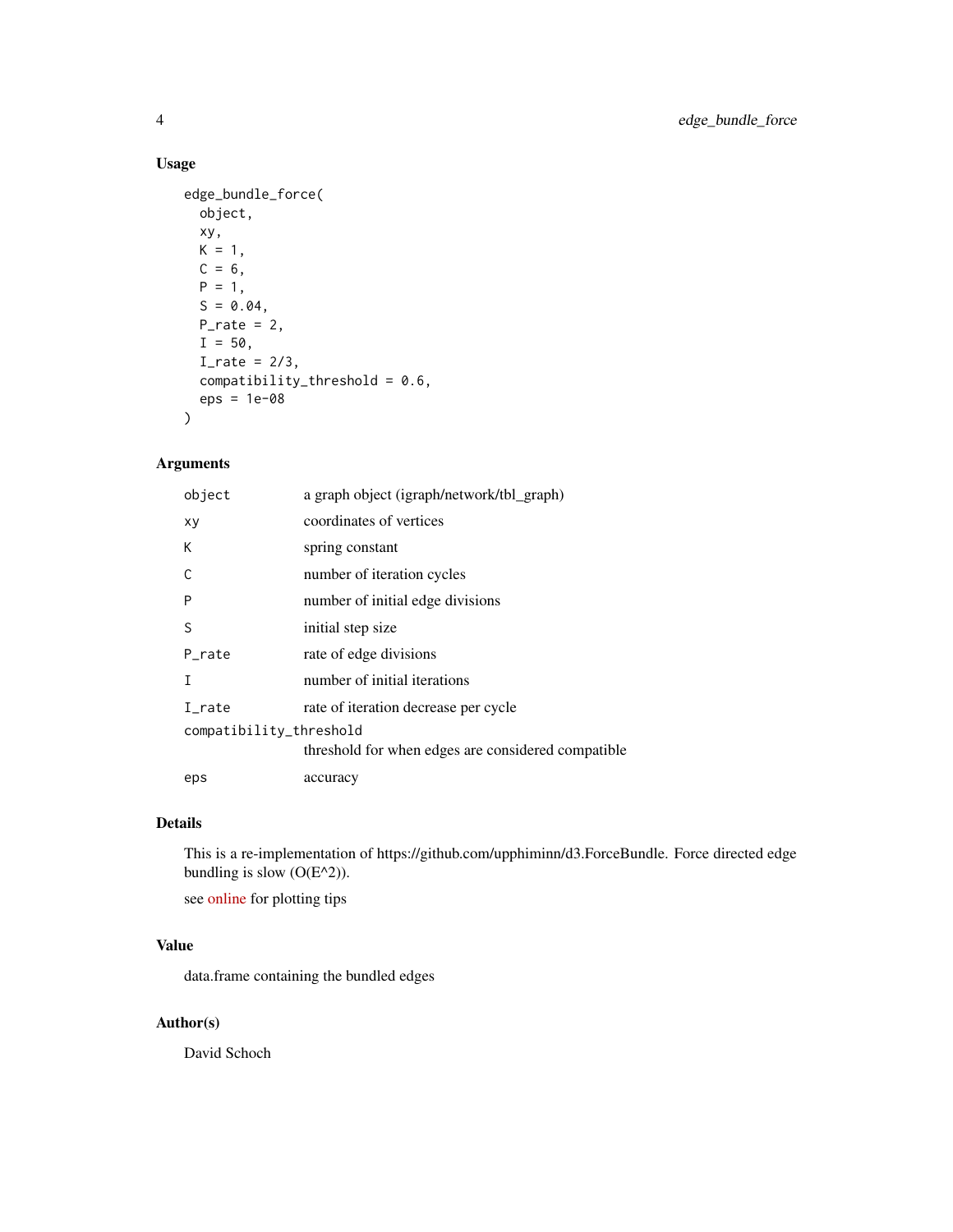### <span id="page-4-0"></span>References

Holten, Danny, and Jarke J. Van Wijk. "Force-Directed Edge Bundling for Graph Visualization." Computer Graphics Forum (Blackwell Publishing Ltd) 28, no. 3 (2009): 983-990.

### See Also

[edge\\_bundle\\_hammer,](#page-4-1)[edge\\_bundle\\_stub](#page-6-1)[,edge\\_bundle\\_path](#page-5-1)

### Examples

```
library(igraph)
g <- graph_from_edgelist(matrix(c(1,12,2,11,3,10,4,9,5,8,6,7),ncol = 2,byrow = TRUE), FALSE)
xy \leftarrow \text{cbind}(c(\text{rep}(0,6),\text{rep}(1,6)),c(1:6,1:6))edge_bundle_force(g,xy)
```
<span id="page-4-1"></span>edge\_bundle\_hammer *hammer edge bundling*

# Description

Implements the hammer edge bundling by Ian Calvert.

### Usage

```
edge_bundle_hammer(object, xy, bw = 0.05, decay = 0.7)
```
### Arguments

| object | a graph object (igraph/network/tbl_graph) |
|--------|-------------------------------------------|
| хy     | coordinates of vertices                   |
| bw     | bandwidth parameter                       |
| decay  | decay parameter                           |

# Details

This function only wraps existing python code from the datashader library. Original code can be found at https://gitlab.com/ianjcalvert/edgehammer. Datashader is a huge library with a lot of dependencies, so think twice if you want to install it just for edge bundling. Check https://datashader.org/user\_guide/Networks.html for help concerning parameters bw and decay. To install all dependencies, use [install\\_bundle\\_py.](#page-7-1)

see [online](https://github.com/schochastics/edgebundle) for plotting tips

### Value

data.frame containing the bundled edges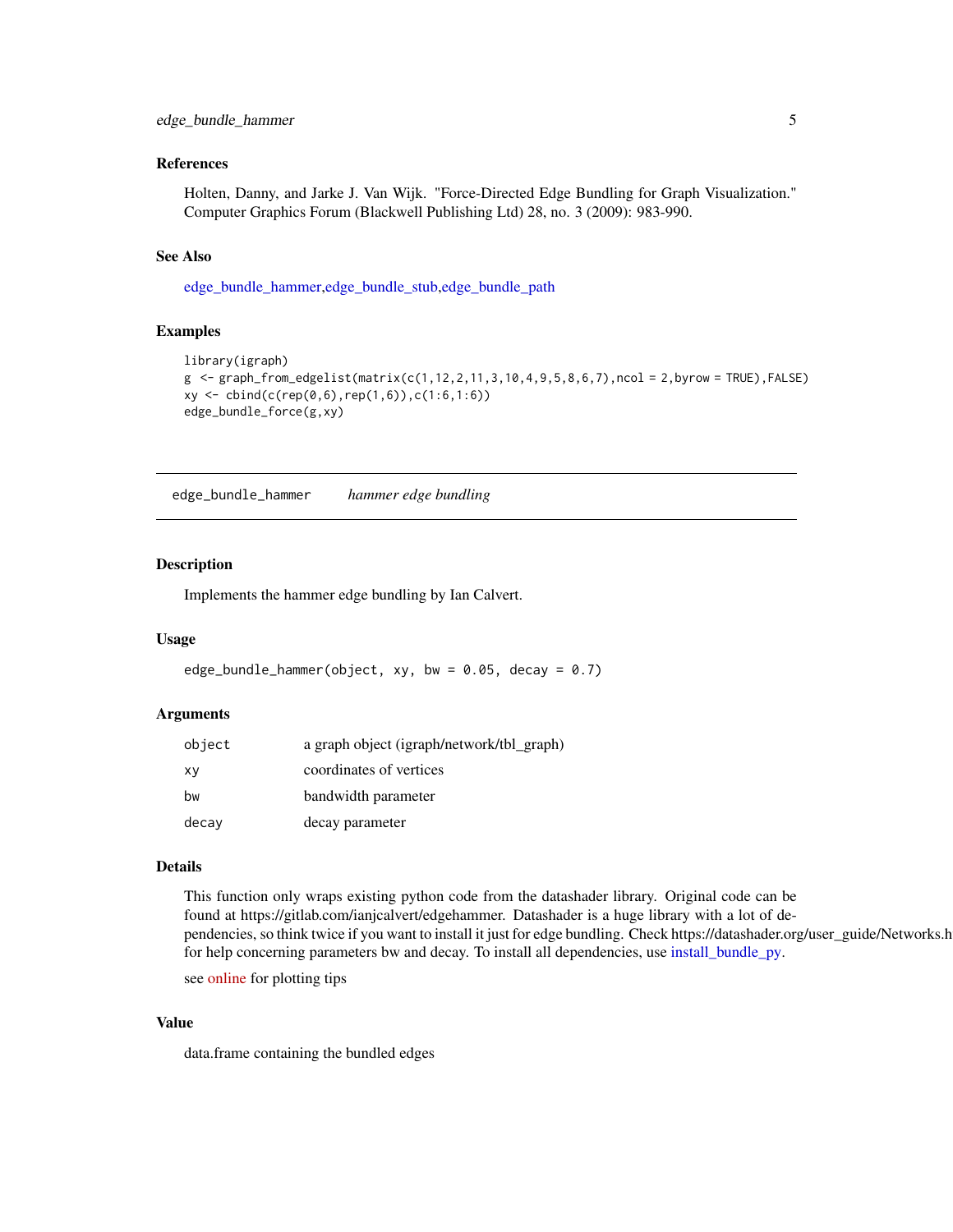### <span id="page-5-0"></span>Author(s)

David Schoch

# See Also

[edge\\_bundle\\_force](#page-2-1)[,edge\\_bundle\\_stub,](#page-6-1) [edge\\_bundle\\_path](#page-5-1)

<span id="page-5-1"></span>edge\_bundle\_path *Edge-Path Bundling*

### Description

Implements edge-path bundling.

# Usage

```
edge_bundle_path(g, xy, max_distortion = 2, weight_fac = 2, segments = 20)
```
# Arguments

| g          | an igraph object                  |
|------------|-----------------------------------|
| xy         | coordinates of vertices           |
|            | max_distortion maximum distortion |
| weight_fac | edge weight factor                |
| segments   | number of subdivisions of edges   |

### Details

This is a re-implementation of https://github.com/mwallinger-tu/edge-path-bundling see [online](https://github.com/schochastics/edgebundle) for plotting tips

### Value

data.frame containing the bundled edges

### Author(s)

David Schoch

### References

Wallinger, M., Archambault, D., Auber, D., Nollenburg, M., & Peltonen, J. (2021). Edge-Path Bundling: A Less Ambiguous Edge Bundling Approach. IEEE Transactions on Visualization and Computer Graphics.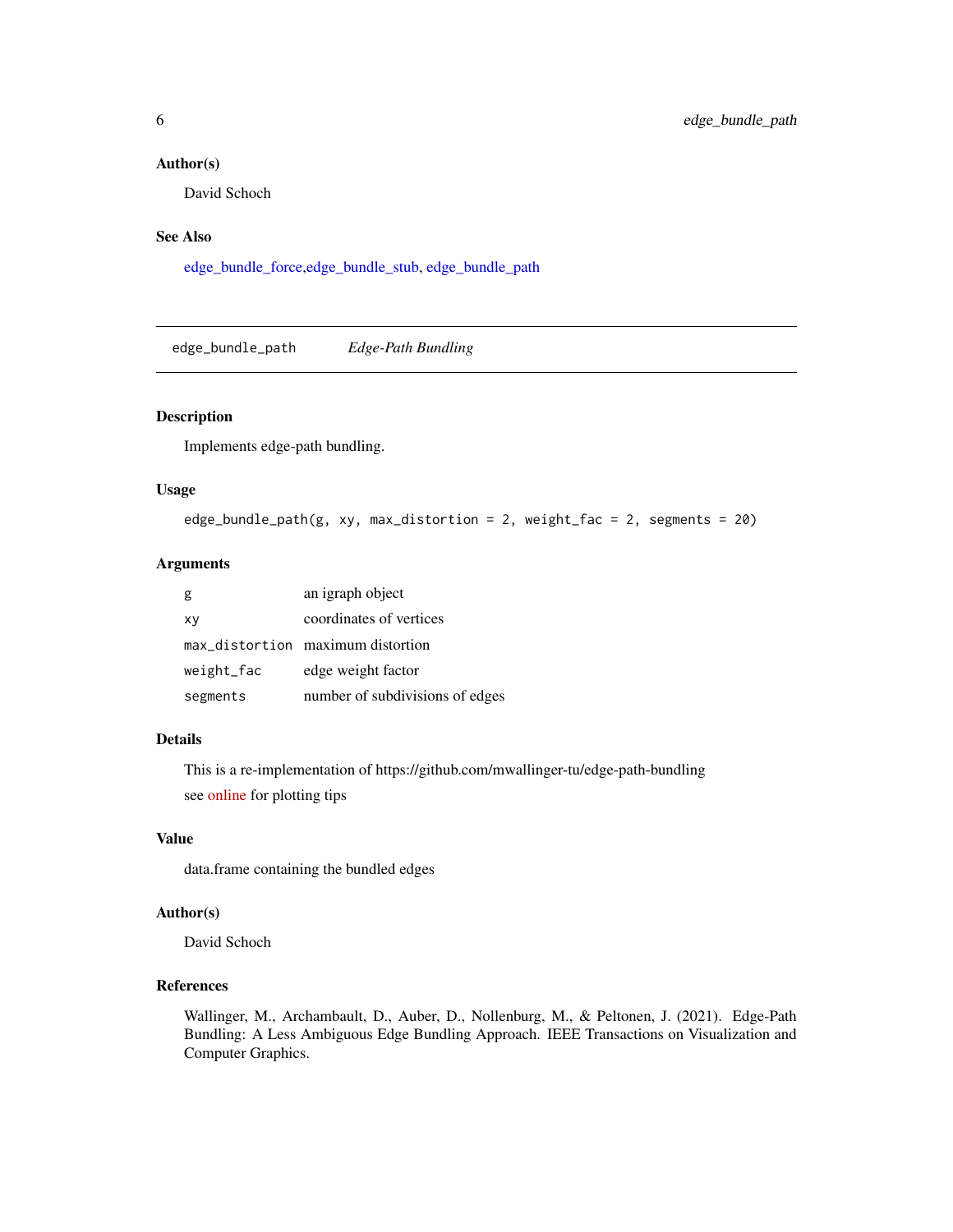# <span id="page-6-0"></span>edge\_bundle\_stub 7

# See Also

[edge\\_bundle\\_hammer,](#page-4-1)[edge\\_bundle\\_stub](#page-6-1)[,edge\\_bundle\\_force](#page-2-1)

### Examples

```
library(igraph)
g \leq g samples from edgelist (matrix(c(1,2,1,6,1,4,2,3,3,4,4,5,5,6),ncol = 2,byrow = TRUE), FALSE)
xy <- cbind(c(0,10,25,40,50,50),c(0,15,25,15,0,-10))
edge_bundle_path(g,xy)
```
<span id="page-6-1"></span>edge\_bundle\_stub *stub edge bundling*

# Description

Implements the stub edge bundling by Nocaj and Brandes

### Usage

```
edge_bundle_stub(
  object,
 xy,
  alpha = 11,
 beta = 75,
 gamma = 40,
  t = 0.5,
  tshift = 0.5)
```
# Arguments

| object    | a graph object (igraph/tbl_graph). Does not support network objects      |
|-----------|--------------------------------------------------------------------------|
| <b>XV</b> | coordinates of vertices                                                  |
| alpha     | maximal angle (in degree) between consecutive edges in a bundle          |
| beta      | angle (in degree) at which to connect two stubs                          |
| gamma     | maximal overall angle (in degree) of an edge bundle                      |
| t         | numeric between 0 and 1, control point location                          |
| tshift    | numeric between 0 and 1. The closer to one, the longer the bigger bundle |

# Details

see [online](https://github.com/schochastics/edgebundle) for plotting tips

### Value

data.frame containing the bundled edges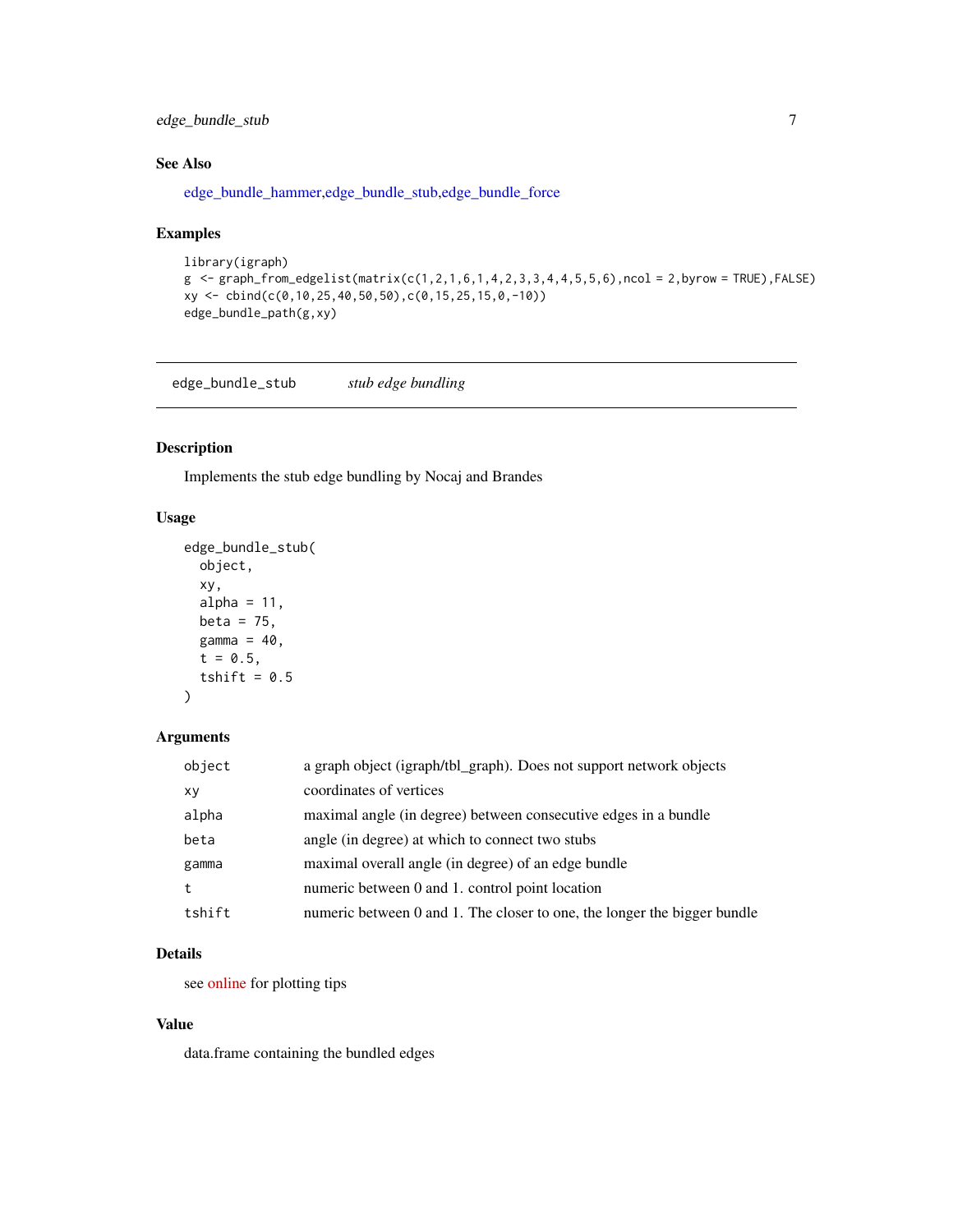### <span id="page-7-0"></span>Author(s)

David Schoch

### References

Nocaj, Arlind, and Ulrik Brandes. "Stub bundling and confluent spirals for geographic networks." International Symposium on Graph Drawing. Springer, Cham, 2013.

### See Also

[edge\\_bundle\\_hammer,](#page-4-1)[edge\\_bundle\\_force,](#page-2-1) [edge\\_bundle\\_path](#page-5-1)

### Examples

```
library(igraph)
g <- graph.star(10,"undirected")
xy <- matrix(c(
0,0,
cos(90*pi/180),sin(90*pi/180),
cos(80*pi/180),sin(80*pi/180),
cos(70*pi/180),sin(70*pi/180),
cos(330*pi/180),sin(330*pi/180),
cos(320*pi/180),sin(320*pi/180),
cos(310*pi/180),sin(310*pi/180),
cos(210*pi/180),sin(210*pi/180),
cos(200*pi/180),sin(200*pi/180),
cos(190*pi/180),sin(190*pi/180)
),ncol=2,byrow=TRUE)
edge_bundle_stub(g,xy)
# use ggforce::geom_bezier for plotting
```
<span id="page-7-1"></span>install\_bundle\_py *install python dependencies for hammer bundling*

### Description

install datashader and scikit-image

### Usage

```
install_bundle_py(method = "auto", conda = "auto")
```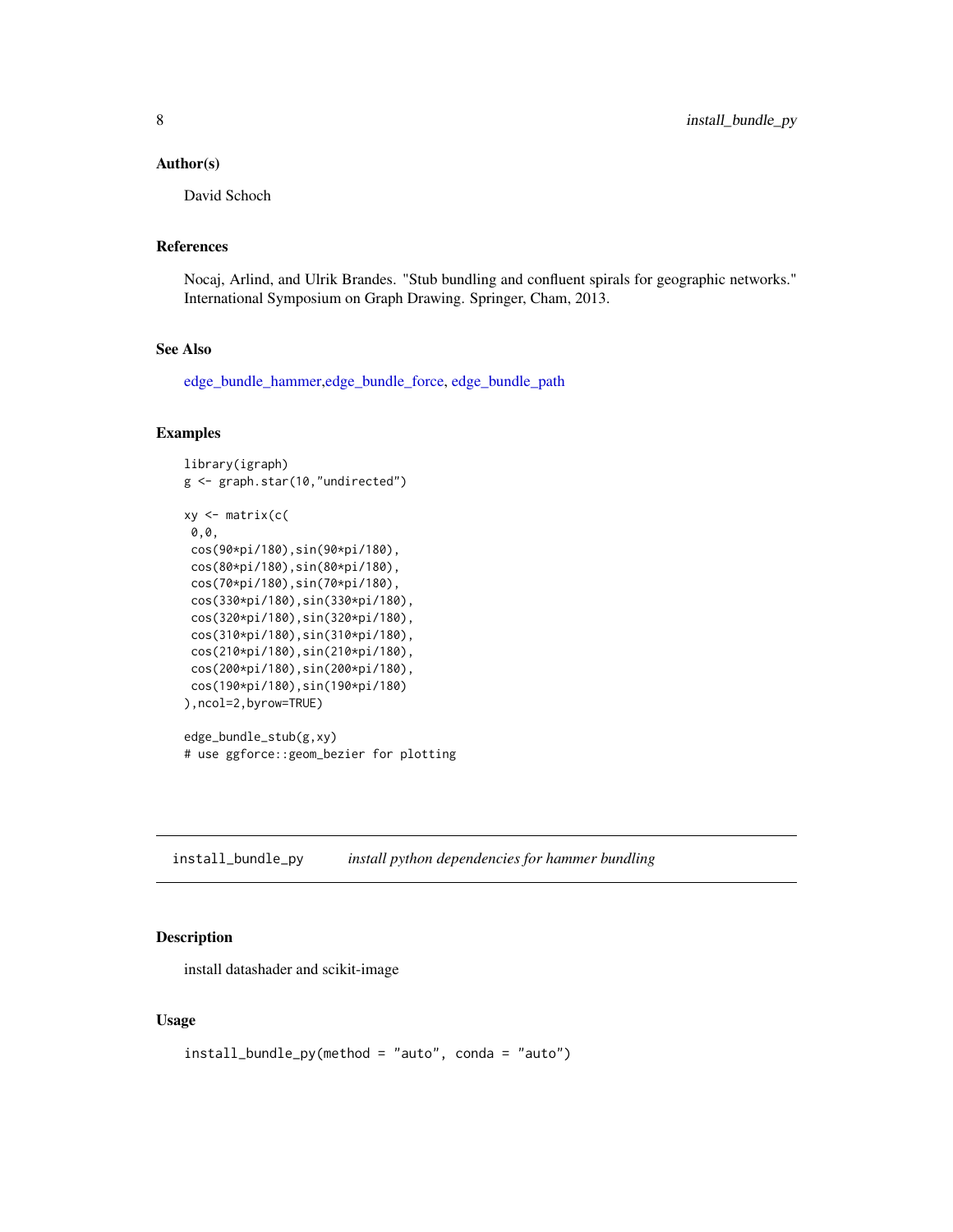# <span id="page-8-0"></span>metro\_berlin 9

### Arguments

| method | Installation method (by default, "auto" automatically finds a method that will<br>work in the local environment, but note that the "virtual env" method is not avail-<br>able on Windows) |
|--------|-------------------------------------------------------------------------------------------------------------------------------------------------------------------------------------------|
| conda  | Path to conda executable (or "auto" to find conda using the PATH and other<br>conventional install locations)                                                                             |

# metro\_berlin *Subway network of Berlin*

# Description

A dataset containing the subway network of Berlin

### Usage

metro\_berlin

# Format

igraph object

# References

Kujala, Rainer, et al. "A collection of public transport network data sets for 25 cities." Scientific data 5 (2018): 180089.

metro\_multicriteria *Metro Map Layout*

# Description

Metro map layout based on multicriteria optimization

### Usage

```
metro_multicriteria(object, xy, l = 2, gr = 0.0025, w = rep(1, 5), bsize = 5)
```
# Arguments

| object | original graph                                                                |
|--------|-------------------------------------------------------------------------------|
| xv     | initial layout of the original graph                                          |
|        | desired multiple of grid point spacing. (1*gr determines desired edge length) |
| gr     | grid spacing. (1*gr determines desired edge length)                           |
| W      | weight vector for criteria (see details)                                      |
| bsize  | number of grid points a station can move away rom its original position       |
|        |                                                                               |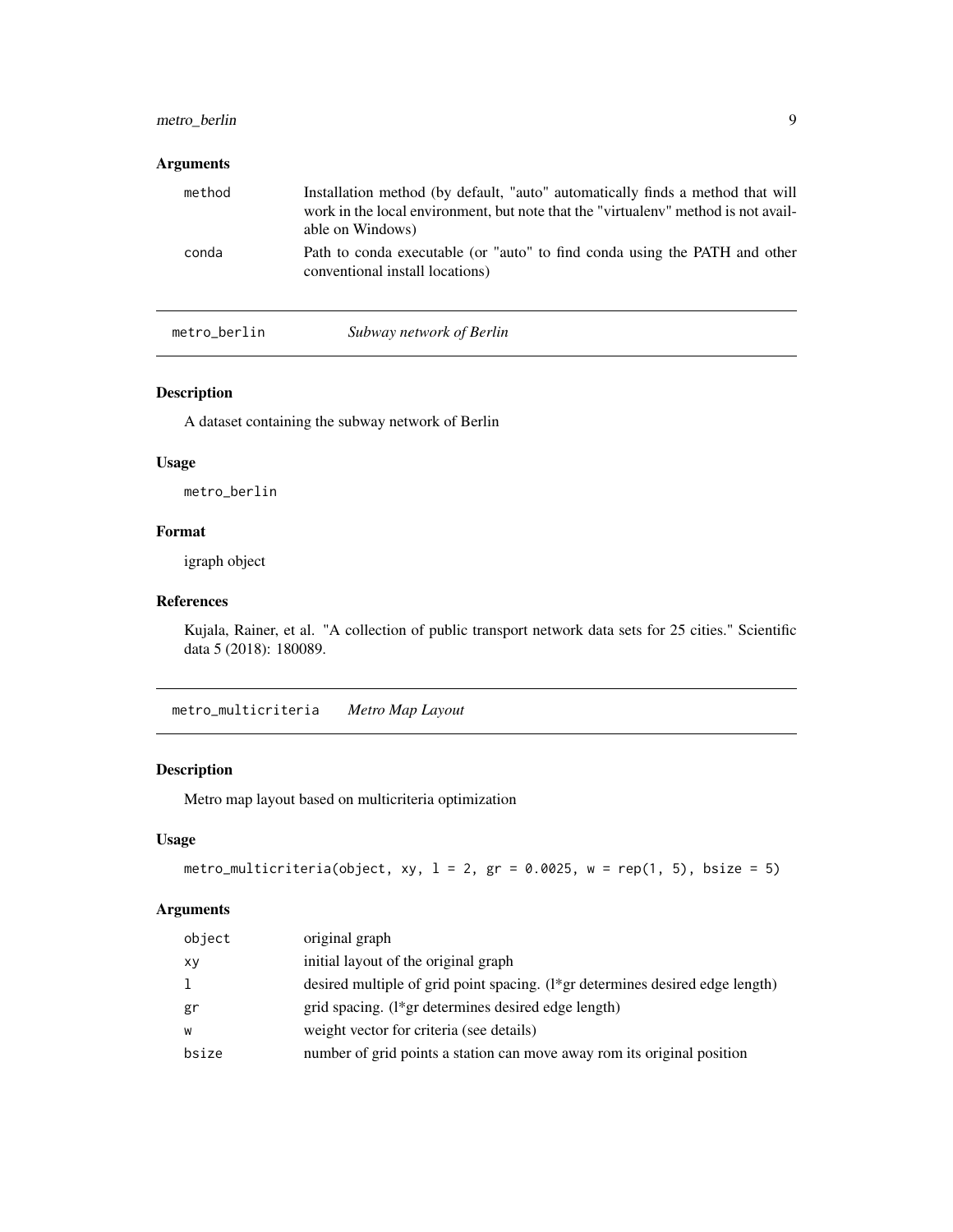# Details

The function optimizes the following five criteria using a hill climbing algorithm:

- *Angular Resolution Criterion*: The angles of incident edges at each station should be maximized, because if there is only a small angle between any two adjacent edges, then it can become difficult to distinguish between them
- *Edge Length Criterion*: The edge lengths across the whole map should be approximately equal to ensure regular spacing between stations. It is based on the preferred multiple, l, of the grid spacing, g. The purpose of the criterion is to penalize edges that are longer than or shorter than lg.
- *Balanced Edge Length Criterion*: The length of edges incident to a particular station should be similar
- *Line Straightness Criterion*: (not yet implemented) Edges that form part of a line should, where possible, be co-linear either side of each station that the line passes through
- *Octiinearity Criterion*: Each edge should be drawn horizontally, vertically, or diagonally at 45 degree, so we penalize edges that are not at a desired angle see [online](https://github.com/schochastics/edgebundle) for more plotting tips

### Value

new coordinates for stations

# Author(s)

David Schoch

### References

Stott, Jonathan, et al. "Automatic metro map layout using multicriteria optimization." IEEE Transactions on Visualization and Computer Graphics 17.1 (2010): 101-114.

### Examples

```
# the algorithm has problems with parallel edges
library(igraph)
g <- simplify(metro_berlin)
xy <- cbind(V(g)$lon,V(g)$lat)*100
```

```
# the algorithm is not very stable. try playing with the parameters
xy_new <- metro_multicriteria(g,xy,l = 2,gr = 0.5,w = c(100,100,1,1,100),bsize = 35)
```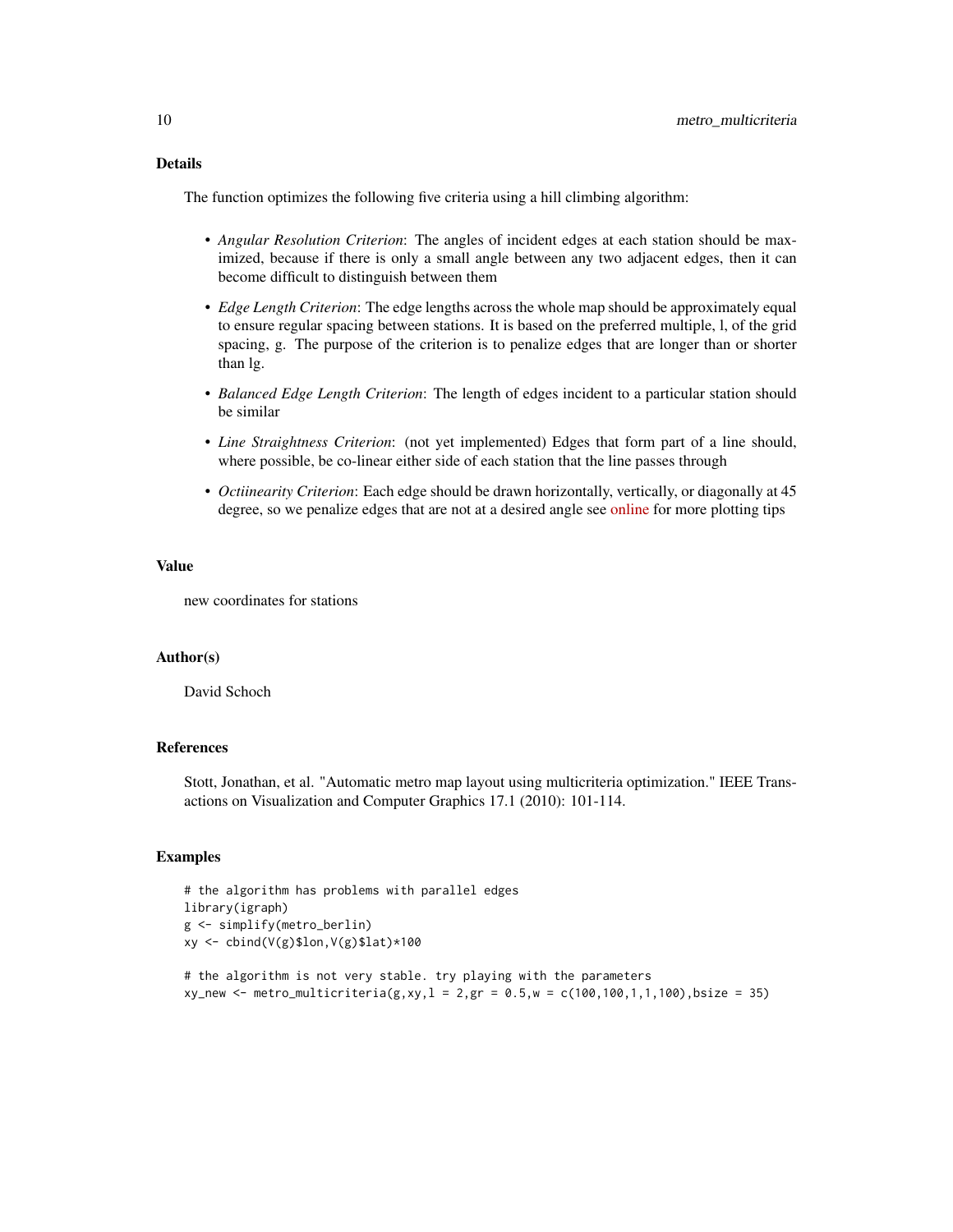<span id="page-10-0"></span>

# Description

uses various sampling strategies to create dummy nodes for the [tnss\\_tree](#page-12-1)

# Usage

```
tnss_dummies(
 xy,
 root,
 circ = TRUE,
 line = TRUE,
 diag = TRUE,
 grid = FALSE,
 rand = FALSE,
 ncirc = 9,
 rcirc = 2,
 nline = 10,
 ndiag = 50,
 ngrid = 50,
 nrand = 50)
```
# Arguments

| xy    | coordinates of "real" nodes                                            |
|-------|------------------------------------------------------------------------|
| root  | root node id                                                           |
| circ  | logical. create circular dummy nodes around leafs.                     |
| line  | logical. create dummy nodes on a straight line between root and leafs. |
| diag  | logical. create dummy nodes diagonally through space.                  |
| grid  | logical. create dummy nodes on a grid.                                 |
| rand  | logical, create random dummy nodes.                                    |
| ncirc | numeric. number of circular dummy nodes per leaf.                      |
| rcirc | numeric, radius of circles around leaf nodes.                          |
| nline | numeric. number of straight line nodes per leaf.                       |
| ndiag | numeric. number of dummy nodes on diagonals.                           |
| ngrid | numeric. number of dummy nodes per dim on grid.                        |
| nrand | numeric, number of random nodes to create.                             |
|       |                                                                        |

### Value

coordinates of dummy nodes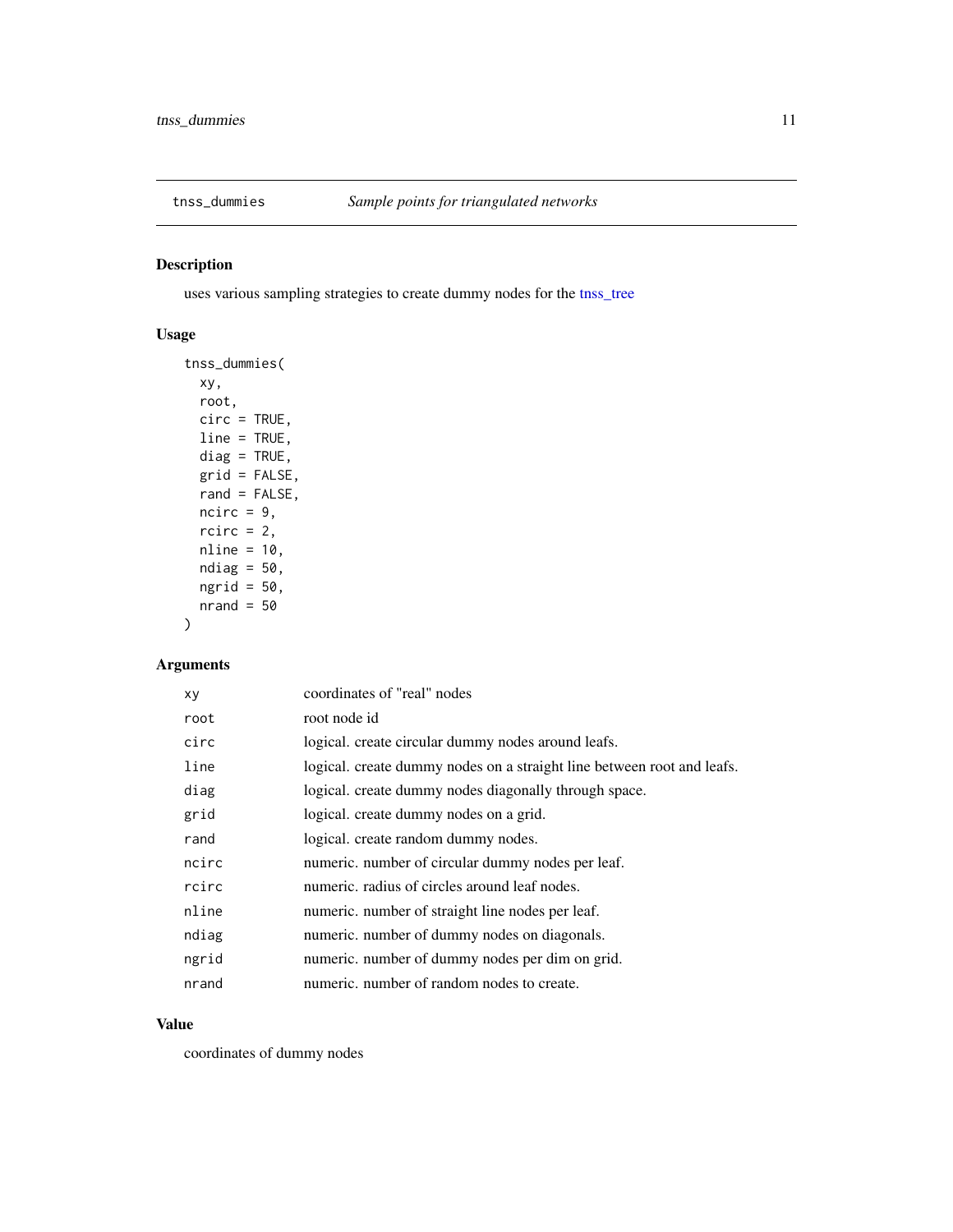<span id="page-11-0"></span>12 tnss\_smooth

### Author(s)

David Schoch

### Examples

```
# dummy nodes for tree rooted in California
xy <- cbind(state.center$x,state.center$y)
xy_dummy <- tnss_dummies(xy,4)
```
<span id="page-11-1"></span>

tnss\_smooth *Smooth a Steiner tree*

# Description

Converts the Steiner tree to smooth paths

# Usage

tnss\_smooth(g, bw =  $3$ , n =  $10$ )

### Arguments

| g  | Steiner tree computed with the tree       |
|----|-------------------------------------------|
| hw | bandwidth of Gaussian Kernel              |
| n  | number of extra nodes to include per edge |

# Details

see see [online](https://github.com/schochastics/edgebundle) for tips on plotting the result

# Value

data.frame containing the smoothed paths

# Author(s)

David Schoch

# Examples

```
xy <- cbind(state.center$x,state.center$y)[!state.name%in%c("Alaska","Hawaii"),]
xy_dummy <- tnss_dummies(xy,root = 4)
gtree \le tnss_tree(cali2010,xy,xy_dummy,root = 4,gamma = 0.9)
tree_smooth \leq tnss_smooth(gtree, bw = 10, n = 10)
```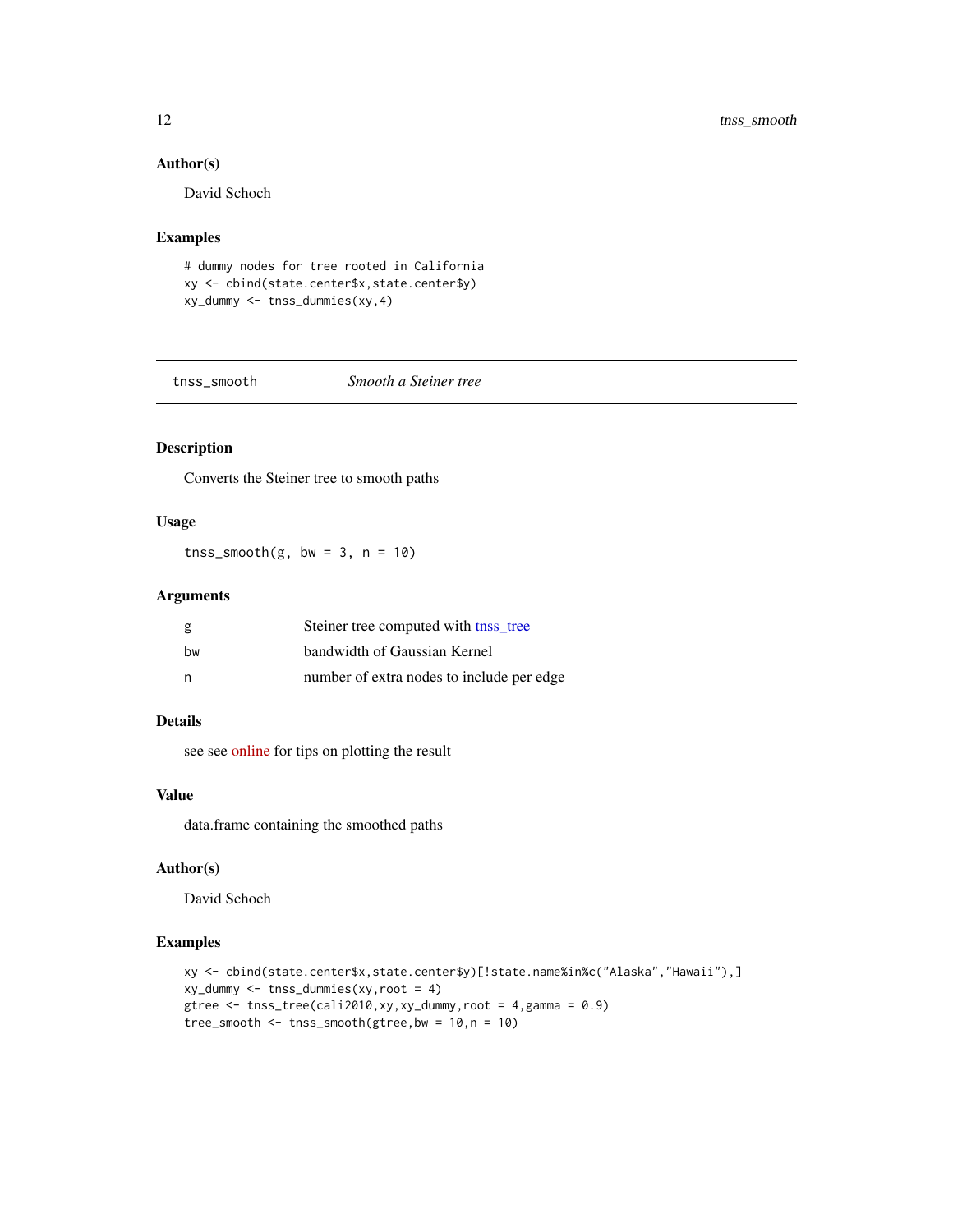<span id="page-12-1"></span><span id="page-12-0"></span>

# Description

creates an approximated Steiner tree for a flow map visualization

# Usage

```
tnss_tree(
  g,
  xy,
  xydummy,
  root,
  gamma = 0.9,
  epsilon = 0.3,
  elen = Inf,
  order = "random"
\mathcal{L}
```
# Arguments

| g       | original flow network (must be a one-to-many flow network, i.e star graph).<br>Must have a weight attribute indicating the flow |
|---------|---------------------------------------------------------------------------------------------------------------------------------|
| XV      | coordinates of "real" nodes                                                                                                     |
| xydummy | coordinates of "dummy" nodes                                                                                                    |
| root    | root node id of the flow                                                                                                        |
| gamma   | edge length decay parameter                                                                                                     |
| epsilon | smoothing factor for Douglas-Peucker Algorithm                                                                                  |
| elen    | maximal length of edges in triangulation                                                                                        |
| order   | in which order shortest paths are calculated ("random","weight","near","far")                                                   |

# Details

Use [tnss\\_smooth](#page-11-1) to smooth the edges of the tree

# Value

approximated Steiner tree from dummy and real nodes as igraph object

# Author(s)

David Schoch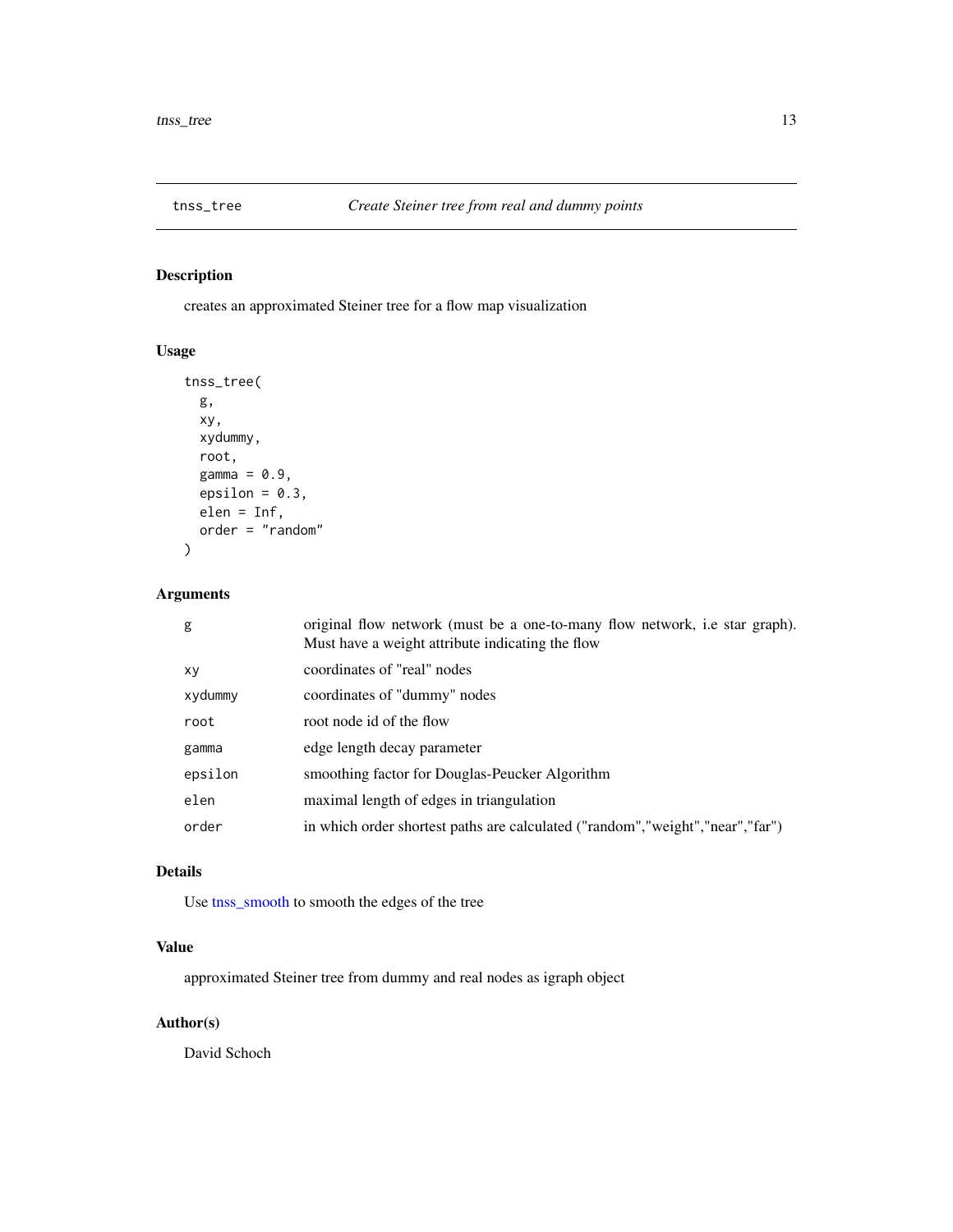### References

Sun, Shipeng. "An automated spatial flow layout algorithm using triangulation, approximate Steiner tree, and path smoothing." AutoCarto, 2016.

### Examples

```
xy <- cbind(state.center$x,state.center$y)[!state.name%in%c("Alaska","Hawaii"),]
xy_dummy <- tnss_dummies(xy,root = 4)
gtree <- tnss_tree(cali2010,xy,xy_dummy,root = 4,gamma = 0.9)
```
us\_flights *Flights within the US*

### Description

A dataset containing flights between US airports as igraph object

### Usage

us\_flights

### Format

igraph object

### Source

<https://gist.githubusercontent.com/mbostock/7608400/raw>

us\_migration *Migration within the US 2010-2019*

### Description

A dataset containing the number of people migrating between US states from 2010-2019

### Usage

us\_migration

# Format

data.frame

## Source

[https://www.census.gov/data/tables/time-series/demo/geographic-mobility/state-t](https://www.census.gov/data/tables/time-series/demo/geographic-mobility/state-to-state-migration.html)o-state-migration. [html](https://www.census.gov/data/tables/time-series/demo/geographic-mobility/state-to-state-migration.html)

<span id="page-13-0"></span>